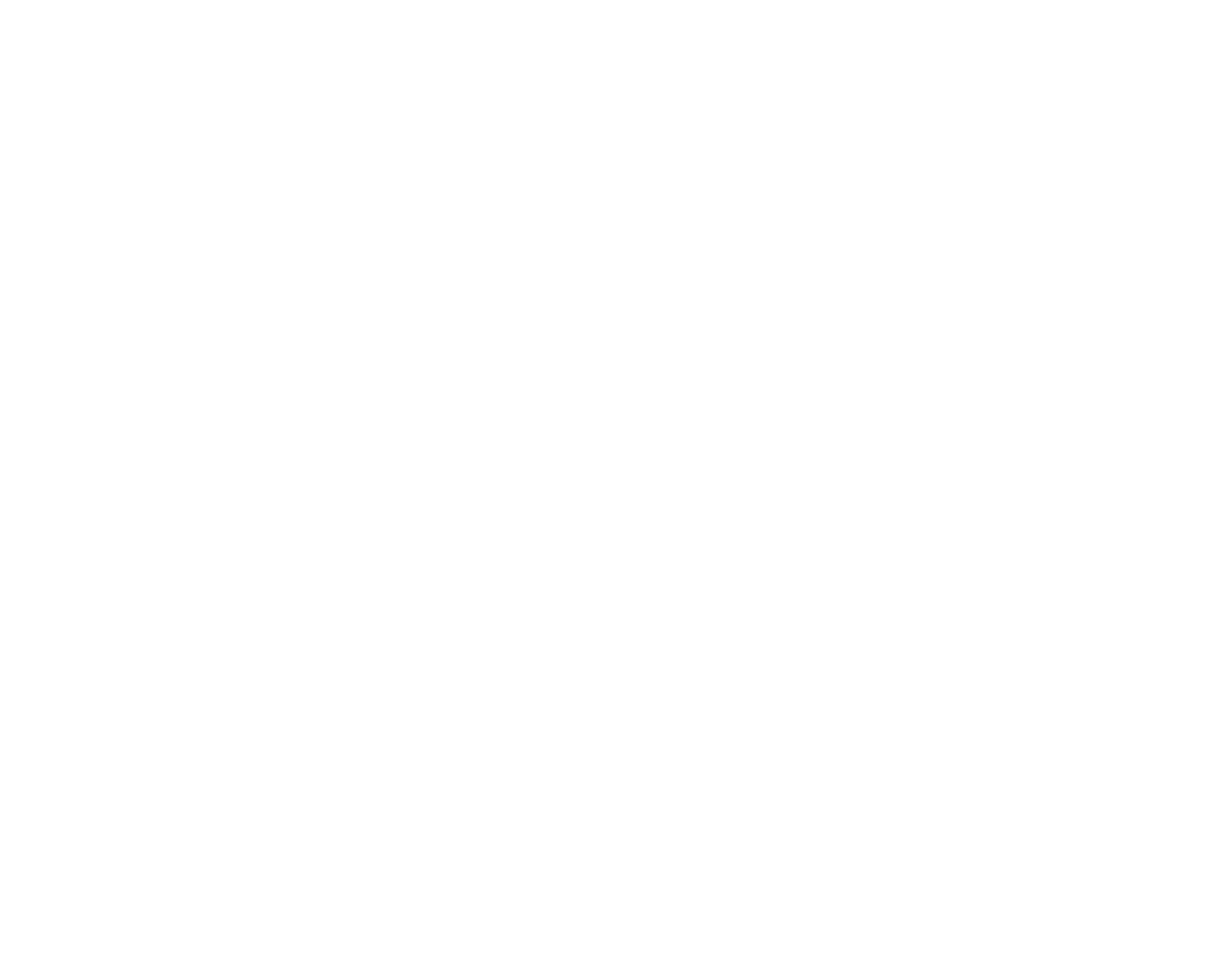|                                                         |                  |     |     |     |                                                      |     |                          |          |                          |                          | <b>Two</b>               |       |            |                          |         |       |             |                          |                |                                                                                                  |               |                          |
|---------------------------------------------------------|------------------|-----|-----|-----|------------------------------------------------------|-----|--------------------------|----------|--------------------------|--------------------------|--------------------------|-------|------------|--------------------------|---------|-------|-------------|--------------------------|----------------|--------------------------------------------------------------------------------------------------|---------------|--------------------------|
|                                                         |                  |     |     |     | <b>African</b>                                       |     |                          |          |                          |                          | or                       |       | <b>Non</b> |                          |         |       |             |                          |                |                                                                                                  | <b>Foster</b> |                          |
|                                                         |                  |     |     |     | <b>State District Campus American Hispanic White</b> |     |                          | American |                          | Pacific More             |                          | Econ  | Econ       |                          |         |       |             |                          |                | Indian Asian Islander Races Disadv Disadv CWD CWOD EL Male Female Migrant Homeless Care Military |               |                          |
| Science                                                 | All Students 12% |     | 7%  | 3%  | 20%                                                  | 2%  |                          |          |                          |                          | $\blacksquare$           | 0%    | 18%        | 9%                       | 2%      | $0\%$ | 2%          | 4%                       |                |                                                                                                  |               |                          |
|                                                         | <b>CWD</b>       | 6%  | 4%  | 9%  | $\ast$                                               | 0%  |                          |          |                          |                          | $\sim$                   | 0%    | $\ast$     | 9%                       |         |       | 0% 11%      | $\ast$                   | $\ast$         |                                                                                                  |               |                          |
|                                                         | <b>CWOD</b>      | 13% | 7%  | 2%  | $\ast$                                               | 2%  |                          |          |                          | $\sim$                   | $\blacksquare$           | 0%    | 13%        | $\overline{\phantom{a}}$ | 2%      | 0%    | 0%          | 4%                       |                |                                                                                                  |               |                          |
|                                                         | EL               | 4%  | 5%  | 0%  | $\overline{a}$                                       | 0%  | $\ast$                   |          |                          |                          | $\overline{\phantom{a}}$ | 0%    | $\ast$     | 0%                       | $0\%$   | 0%    | 0%          | 0%                       | $\ast$         |                                                                                                  |               |                          |
|                                                         | Male             | 14% | 8%  | 2%  | $\ast$                                               | 0%  |                          |          | $\overline{\phantom{a}}$ |                          | $\overline{\phantom{a}}$ | 0%    |            | $*$ 11%                  | $0\%$   | 0%    | 2%          | $\overline{\phantom{a}}$ | *              |                                                                                                  |               |                          |
|                                                         | Female           | 10% | 6%  | 4%  | $\ast$                                               | 4%  | $\ast$                   |          |                          |                          | $\overline{a}$           | $0\%$ | 15%        | ∗                        | 4%      | 0%    |             | 4%                       |                |                                                                                                  |               |                          |
| <b>STAAR Percent at Approaches Grade Level or Above</b> |                  |     |     |     |                                                      |     |                          |          |                          |                          |                          |       |            |                          |         |       |             |                          |                |                                                                                                  |               |                          |
| <b>All Grades</b>                                       |                  |     |     |     |                                                      |     |                          |          |                          |                          |                          |       |            |                          |         |       |             |                          |                |                                                                                                  |               |                          |
| All Subjects                                            | All Students 67% |     | 63% | 64% | 48%                                                  | 65% | 50%                      |          |                          |                          | $\overline{a}$           | 61%   |            | 76% 26%                  |         |       | 69% 58% 63% | 65%                      | 40%            | 67%                                                                                              |               |                          |
|                                                         | <b>CWD</b>       | 38% | 31% | 26% | 100%                                                 | 19% | $\blacksquare$           |          | $\blacksquare$           | $\sim$                   | $\overline{\phantom{0}}$ | 21%   |            | 60% 26%                  |         |       | $-18\%$ 29% | 18%                      | $\ast$         |                                                                                                  |               |                          |
|                                                         | <b>CWOD</b>      | 71% | 66% | 69% | 33%                                                  | 70% | 50%                      |          | $\overline{a}$           | $\overline{a}$           | $\overline{\phantom{a}}$ | 66%   | 78%        | $\overline{a}$           |         |       | 69% 64% 69% | 68%                      | $\ast$         | 67%                                                                                              |               |                          |
|                                                         | EL               | 47% | 54% | 58% | $\overline{\phantom{a}}$                             | 58% | 80%                      |          |                          | $\overline{\phantom{a}}$ | $\blacksquare$           | 58%   | 62%        | 18%                      |         |       | 64% 58% 58% | 60%                      | 40%            |                                                                                                  |               |                          |
|                                                         | Male             | 65% | 60% | 63% | 50%                                                  | 64% | $\overline{\phantom{a}}$ |          |                          | ц,                       | н.                       | 60%   | 77%        | 29%                      |         |       | 69% 58% 63% | $\overline{\phantom{a}}$ | 40%            | $\ast$                                                                                           |               |                          |
|                                                         | Female           | 69% | 65% | 65% | 46%                                                  | 66% | 50%                      |          |                          | $\overline{\phantom{a}}$ | $\blacksquare$           | 63%   | 75%        | 18%                      | 68% 60% |       |             | 65%                      |                |                                                                                                  |               |                          |
| Reading                                                 | All Students     | 68% | 62% | 65% | 62%                                                  | 66% |                          |          | $\overline{a}$           | $\overline{\phantom{a}}$ | $\overline{\phantom{a}}$ | 62%   | 80%        | 18%                      |         |       | 71% 61% 61% | 70%                      | $\ast$         |                                                                                                  |               |                          |
|                                                         | <b>CWD</b>       | 35% | 26% | 18% | $\ast$                                               | 10% |                          |          |                          |                          | $\blacksquare$           | 14%   | $\ast$     | 18%                      |         |       | $-11\%$ 17% | 20%                      | $\ast$         |                                                                                                  |               |                          |
|                                                         | <b>CWOD</b>      | 72% | 66% | 71% | 50%                                                  | 72% |                          |          |                          | $\sim$                   | $\blacksquare$           | 68%   | 82%        |                          |         |       | 71% 68% 68% | 73%                      | $\ast$         |                                                                                                  |               |                          |
|                                                         | EL               | 46% | 51% | 61% |                                                      | 61% |                          |          |                          |                          | $\overline{\phantom{a}}$ | 59%   |            | 71% 11%                  |         |       | 68% 61% 56% | 66%                      | $\ast$         |                                                                                                  |               |                          |
|                                                         | Male             | 63% | 57% | 61% | 57%                                                  | 61% |                          |          |                          | $\sim$                   | $\blacksquare$           | 57%   | 79%        | 17%                      |         |       | 68% 56% 61% | $\overline{\phantom{a}}$ | *              |                                                                                                  |               |                          |
|                                                         | Female           | 72% | 68% | 70% | 67%                                                  | 70% |                          |          |                          | $\overline{a}$           | $\overline{\phantom{a}}$ | 67%   | 80%        | 20%                      | 73% 66% |       |             | 70%                      | $\overline{a}$ |                                                                                                  |               |                          |
| Mathematics All Students                                |                  | 65% | 62% | 67% | 46%                                                  | 68% |                          |          |                          | $\overline{\phantom{a}}$ | $\blacksquare$           | 65%   |            | 76% 36%                  |         |       | 70% 63% 68% | 65%                      | $\ast$         |                                                                                                  |               |                          |
|                                                         | <b>CWD</b>       | 39% | 34% | 36% | $\ast$                                               | 30% |                          |          |                          | $\overline{\phantom{a}}$ | $\overline{a}$           | 31%   | ∗          | 36%                      |         |       | $-32\%$ 43% | 20%                      | $\ast$         |                                                                                                  |               |                          |
|                                                         | <b>CWOD</b>      | 68% | 66% | 70% | 30%                                                  | 72% |                          |          |                          |                          | $\blacksquare$           | 69%   | 76%        |                          |         |       | 70% 67% 73% | 68%                      | $\ast$         |                                                                                                  |               |                          |
|                                                         | EL               | 49% | 59% | 63% | $\overline{\phantom{a}}$                             | 62% | $\ast$                   |          |                          | $\overline{\phantom{a}}$ | $\overline{\phantom{a}}$ | 62%   |            | 65% 32%                  |         |       | 67% 63% 66% | 58%                      | $\ast$         | $\ast$                                                                                           |               |                          |
|                                                         | Male             | 65% | 63% | 68% | 57%                                                  | 69% |                          |          |                          |                          | $\overline{\phantom{a}}$ | 67%   | 76%        | 43%                      |         |       | 73% 66% 68% | $\overline{\phantom{a}}$ | $\ast$         | $\ast$                                                                                           |               |                          |
|                                                         | Female           | 65% | 62% | 65% | 33%                                                  | 67% |                          |          |                          | $\sim$                   | $\blacksquare$           | 62%   | 77%        | 20%                      | 68% 58% |       |             | 65%                      |                |                                                                                                  |               |                          |
| Science                                                 | All Students     | 70% | 65% | 52% | 20%                                                  | 54% | $\ast$                   |          |                          | $\overline{a}$           | $\overline{\phantom{a}}$ | 50%   | 65%        | 18%                      |         |       | 57% 38% 52% | 53%                      | $\ast$         |                                                                                                  |               |                          |
|                                                         | <b>CWD</b>       | 42% | 37% | 18% | $\ast$                                               | 10% |                          |          |                          | $\sim$                   | $\blacksquare$           | 11%   |            | 18%                      |         |       | 0% 22%      | $\ast$                   | $\ast$         |                                                                                                  |               |                          |
|                                                         | <b>CWOD</b>      | 74% | 68% | 57% | $\ast$                                               | 60% | $\ast$                   |          | $\overline{\phantom{a}}$ | $\overline{\phantom{a}}$ | $\overline{\phantom{a}}$ | 55%   | 67%        |                          |         |       | 57% 45% 59% | 55%                      |                |                                                                                                  |               |                          |
|                                                         | EL               | 47% | 53% | 38% | $\blacksquare$                                       | 36% |                          |          |                          | $\overline{\phantom{a}}$ | $\blacksquare$           | 40%   | $\ast$     | 0%                       |         |       | 45% 38% 30% | 45%                      | $\ast$         |                                                                                                  |               |                          |
|                                                         | Male             | 70% | 66% | 52% | $\ast$                                               | 55% |                          |          | $\blacksquare$           | $\sim$                   | $\overline{a}$           | 50%   | $\ast$     | 22%                      |         |       | 59% 30% 52% | $\sim$                   | $\ast$         |                                                                                                  |               |                          |
|                                                         | Female           | 71% | 65% | 53% | $\ast$                                               | 54% | $\ast$                   |          |                          |                          | $\overline{\phantom{a}}$ | 50%   | 62%        |                          | 55% 45% |       |             | 53%                      |                |                                                                                                  |               |                          |
| <b>STAAR Percent at Meets Grade Level or Above</b>      |                  |     |     |     |                                                      |     |                          |          |                          |                          |                          |       |            |                          |         |       |             |                          |                |                                                                                                  |               |                          |
| <b>All Grades</b>                                       |                  |     |     |     |                                                      |     |                          |          |                          |                          |                          |       |            |                          |         |       |             |                          |                |                                                                                                  |               |                          |
| All Subjects   All Students 41%                         |                  |     | 34% | 30% | 26%                                                  | 30% | 20%                      |          |                          |                          | $\overline{a}$           | 26%   |            | 47% 18%                  |         |       | 31% 23% 30% | 30%                      | 20%            | 50%                                                                                              |               |                          |
|                                                         | <b>CWD</b>       | 21% | 16% | 18% | 100%                                                 | 10% | $\overline{\phantom{a}}$ |          |                          | $\overline{a}$           | $\overline{\phantom{a}}$ | 13%   | 50%        | 18%                      |         |       | $-$ 9% 20%  | 14%                      | $\ast$         |                                                                                                  |               |                          |
|                                                         | <b>CWOD</b>      | 44% | 36% | 31% | 4%                                                   | 32% | 20%                      |          | $\overline{\phantom{a}}$ | $\overline{\phantom{a}}$ | $\overline{\phantom{a}}$ | 27%   | 47%        | $\overline{\phantom{a}}$ |         |       | 31% 26% 32% | 31%                      | $\ast$         | 50%                                                                                              |               |                          |
|                                                         | EL               | 20% | 25% | 23% | $\overline{\phantom{a}}$                             | 24% | 20%                      |          | $\equiv$ )               | $\overline{a}$           | $\overline{a}$           | 22%   | 32%        | 9%                       |         |       | 26% 23% 22% | 25%                      | 20%            |                                                                                                  |               |                          |
|                                                         | Male             | 40% | 33% | 30% | 28%                                                  | 30% |                          |          |                          | $\sim$                   |                          | 26%   |            | 50% 20%                  |         |       | 32% 22% 30% |                          | 20%            |                                                                                                  |               |                          |
|                                                         | Female           | 42% | 35% | 30% | 23%                                                  | 30% | 20%                      |          |                          | $\overline{a}$           | $\overline{a}$           | 26%   | 45%        | 14%                      | 31% 25% |       |             | 30%                      |                | $\ast$                                                                                           |               | $\overline{\phantom{a}}$ |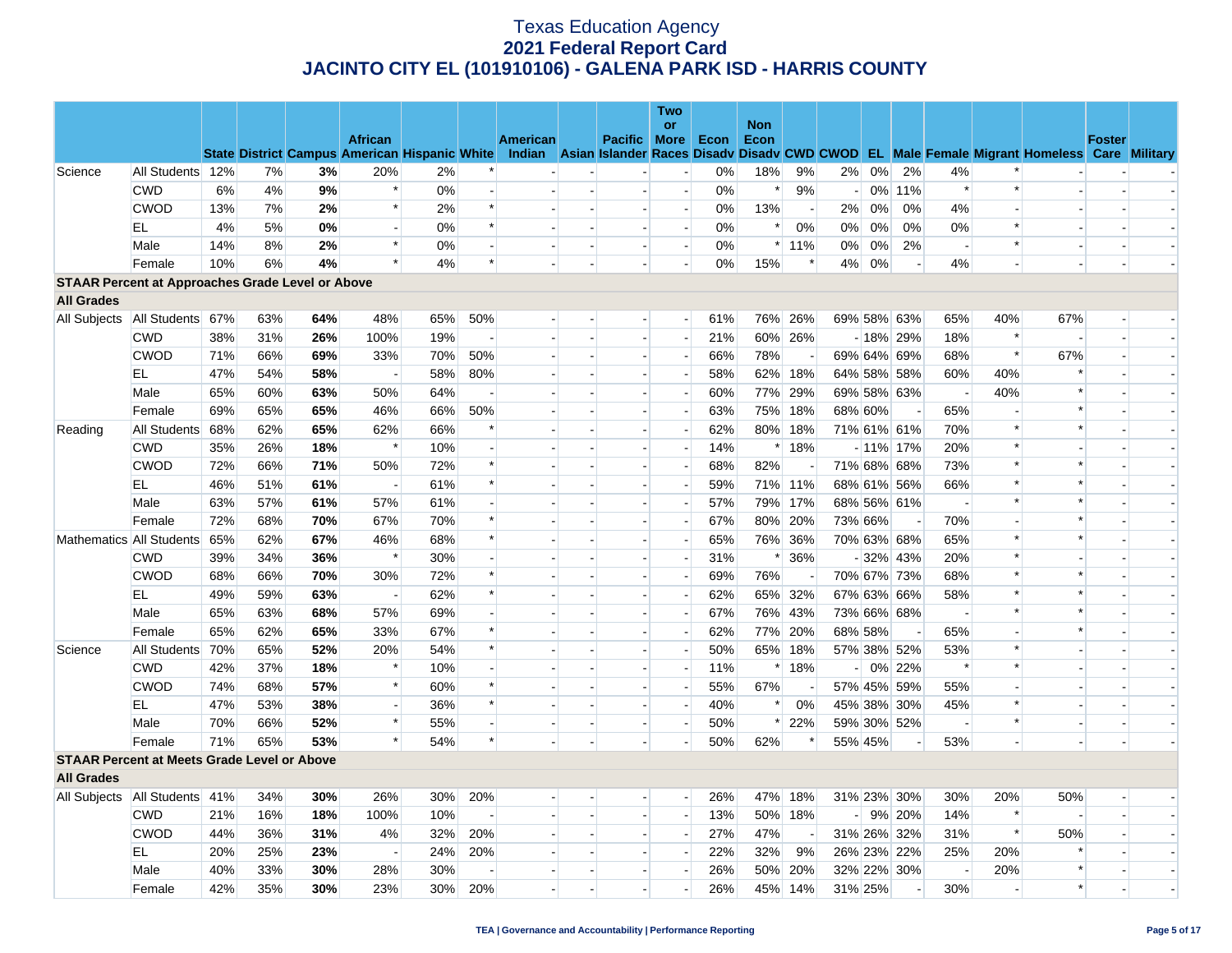|                                             |                  |     |     |     |                                                      |       |                          |                 |                          | <b>Two</b>     |      |                    |         |                          |         |                          |                          |                          |                                                                                                  |               |  |
|---------------------------------------------|------------------|-----|-----|-----|------------------------------------------------------|-------|--------------------------|-----------------|--------------------------|----------------|------|--------------------|---------|--------------------------|---------|--------------------------|--------------------------|--------------------------|--------------------------------------------------------------------------------------------------|---------------|--|
|                                             |                  |     |     |     | <b>African</b>                                       |       |                          | <b>American</b> | Pacific More             | <b>or</b>      | Econ | <b>Non</b><br>Econ |         |                          |         |                          |                          |                          |                                                                                                  | <b>Foster</b> |  |
|                                             |                  |     |     |     | <b>State District Campus American Hispanic White</b> |       |                          |                 |                          |                |      |                    |         |                          |         |                          |                          |                          | Indian Asian Islander Races Disady Disady CWD CWOD EL Male Female Migrant Homeless Care Military |               |  |
| Reading                                     | All Students 44% |     | 35% | 32% | 23%                                                  | 32%   |                          |                 |                          |                | 28%  |                    | 51% 15% |                          |         | 34% 28% 28%              | 36%                      | $\ast$                   |                                                                                                  |               |  |
|                                             | <b>CWD</b>       | 20% | 15% | 15% | $\ast$                                               | 7%    |                          |                 |                          | $\overline{a}$ | 10%  |                    | $*15%$  |                          |         | $-11\%$ 17%              | 10%                      | $\ast$                   |                                                                                                  |               |  |
|                                             | <b>CWOD</b>      | 47% | 37% | 34% | 0%                                                   | 35%   | $\ast$                   |                 |                          |                | 30%  | 51%                |         |                          |         | 34% 31% 30%              | 38%                      | $\ast$                   | $\ast$                                                                                           |               |  |
|                                             | EL               | 20% | 23% | 28% |                                                      | 28%   | $\ast$                   |                 | $\overline{\phantom{a}}$ |                | 27%  |                    | 41% 11% |                          |         | 31% 28% 24%              | 34%                      | $\ast$                   | $\ast$                                                                                           |               |  |
|                                             | Male             | 40% | 31% | 28% | 29%                                                  | 28%   |                          |                 |                          |                | 23%  |                    | 52% 17% |                          |         | 30% 24% 28%              |                          | $\ast$                   |                                                                                                  |               |  |
|                                             | Female           | 48% | 39% | 36% | 17%                                                  | 37%   | $\ast$                   |                 |                          | $\overline{a}$ | 33%  |                    | 50% 10% |                          | 38% 34% | $\overline{\phantom{a}}$ | 36%                      | $\overline{a}$           |                                                                                                  |               |  |
| Mathematics All Students                    |                  | 37% | 32% | 31% | 31%                                                  | 32%   | $\ast$                   |                 |                          |                | 27%  |                    | 47% 21% |                          |         | 32% 24% 33%              | 30%                      | $\ast$                   | $\ast$                                                                                           |               |  |
|                                             | <b>CWD</b>       | 21% | 16% | 21% | $\ast$                                               | 13%   |                          |                 |                          |                | 17%  | $\ast$             | 21%     |                          |         | $-11\%$ 22%              | 20%                      | $\ast$                   |                                                                                                  |               |  |
|                                             | <b>CWOD</b>      | 39% | 34% | 32% | 10%                                                  | 34%   | $\ast$                   |                 |                          |                | 29%  | 47%                |         |                          |         | 32% 26% 35%              | 30%                      | $\ast$                   | $\ast$                                                                                           |               |  |
|                                             | EL               | 20% | 28% | 24% |                                                      | 25%   | $\ast$                   |                 |                          |                | 24%  |                    | 29% 11% |                          |         | 26% 24% 26%              | 22%                      | $\ast$                   |                                                                                                  |               |  |
|                                             | Male             | 37% | 33% | 33% | 29%                                                  | 33%   |                          |                 |                          | $\overline{a}$ | 29%  |                    | 48% 22% |                          |         | 35% 26% 33%              | $\overline{\phantom{a}}$ | $\ast$                   |                                                                                                  |               |  |
|                                             | Female           | 36% | 31% | 30% | 33%                                                  | 30%   | $\ast$                   |                 |                          |                | 25%  |                    | 47% 20% |                          | 30% 22% | $\blacksquare$           | 30%                      | $\blacksquare$           | $\ast$                                                                                           |               |  |
| Science                                     | All Students     | 43% | 35% | 18% | 20%                                                  | 18%   | $\ast$                   |                 |                          |                | 14%  | 35%                | 18%     | 18%                      |         | 4% 24%                   | 13%                      | $\ast$                   |                                                                                                  |               |  |
|                                             | <b>CWD</b>       | 22% | 19% | 18% | $\ast$                                               | 10%   |                          |                 |                          |                | 11%  |                    | $*18%$  |                          |         | 0% 22%                   | $\ast$                   | $\ast$                   |                                                                                                  |               |  |
|                                             | <b>CWOD</b>      | 46% | 36% | 18% | $\ast$                                               | 19%   | $\ast$                   |                 |                          |                | 15%  | 33%                |         | 18%                      |         | 5% 24%                   | 13%                      | $\overline{\phantom{a}}$ |                                                                                                  |               |  |
|                                             | EL               | 17% | 21% | 4%  |                                                      | 5%    | $\ast$                   |                 |                          | $\sim$         | 5%   |                    | 0%      | 5%                       | 4%      | 4%                       | 5%                       | $\ast$                   |                                                                                                  |               |  |
|                                             | Male             | 44% | 36% | 24% | $\ast$                                               | 24%   |                          |                 |                          | $\sim$         | 21%  | $\ast$             | 22%     | 24%                      |         | 4% 24%                   | $\overline{\phantom{a}}$ | $\ast$                   |                                                                                                  |               |  |
|                                             | Female           | 42% | 33% | 13% | $\ast$                                               | 13%   | $\ast$                   |                 |                          |                | 7%   | 31%                | $\ast$  | 13%                      | 5%      | $\blacksquare$           | 13%                      |                          |                                                                                                  |               |  |
| <b>STAAR Percent at Masters Grade Level</b> |                  |     |     |     |                                                      |       |                          |                 |                          |                |      |                    |         |                          |         |                          |                          |                          |                                                                                                  |               |  |
| <b>All Grades</b>                           |                  |     |     |     |                                                      |       |                          |                 |                          |                |      |                    |         |                          |         |                          |                          |                          |                                                                                                  |               |  |
| All Subjects   All Students   18%           |                  |     | 12% | 13% | 3%                                                   | 14%   | 0%                       |                 | $\overline{a}$           | $\overline{a}$ | 10%  | 26%                | 3%      | 14%                      |         | 8% 13%                   | 13%                      | 0%                       | 17%                                                                                              |               |  |
|                                             | <b>CWD</b>       | 7%  | 4%  | 3%  | 14%                                                  | $1\%$ | $\overline{\phantom{a}}$ |                 |                          | $\sim$         | 1%   | 10%                | 3%      | $\overline{\phantom{a}}$ | 0%      | 2%                       | 5%                       | $\ast$                   |                                                                                                  |               |  |
|                                             | <b>CWOD</b>      | 19% | 13% | 14% | 0%                                                   | 15%   | 0%                       |                 |                          |                | 11%  | 27%                | $\sim$  |                          |         | 14% 10% 15%              | 14%                      | $\ast$                   | 17%                                                                                              |               |  |
|                                             | EL.              | 7%  | 9%  | 8%  | $\overline{a}$                                       | 8%    | 0%                       |                 |                          | $\sim$         | 8%   | 14%                | 0%      | 10%                      | 8%      | 8%                       | 9%                       | $0\%$                    | *                                                                                                |               |  |
|                                             | Male             | 17% | 11% | 13% | 6%                                                   | 14%   |                          |                 |                          |                | 10%  | 29%                | 2%      | 15%                      |         | 8% 13%                   | $\overline{\phantom{a}}$ | 0%                       | $\ast$                                                                                           |               |  |
|                                             | Female           | 19% | 13% | 13% | 0%                                                   | 14%   | 0%                       |                 |                          | $\sim$         | 10%  | 23%                | 5%      | 14%                      | 9%      | $\overline{\phantom{a}}$ | 13%                      |                          |                                                                                                  |               |  |
| Reading                                     | All Students     | 18% | 11% | 14% | 0%                                                   | 15%   | $\ast$                   |                 |                          |                | 12%  | 24%                | 0%      | 16%                      | 8%      | 11%                      | 16%                      | $\ast$                   |                                                                                                  |               |  |
|                                             | <b>CWD</b>       | 6%  | 3%  | 0%  | $\ast$                                               | 0%    |                          |                 |                          |                | 0%   | $\ast$             | 0%      | $\blacksquare$           | $0\%$   | 0%                       | 0%                       | $\ast$                   |                                                                                                  |               |  |
|                                             | <b>CWOD</b>      | 20% | 12% | 16% | 0%                                                   | 16%   | $\ast$                   |                 |                          |                | 13%  | 25%                | $\sim$  | 16%                      |         | 9% 13%                   | 18%                      | $\ast$                   | ∗                                                                                                |               |  |
|                                             | EL               | 7%  | 8%  | 8%  |                                                      | 8%    | $\ast$                   |                 |                          | $\sim$         | 7%   | 12%                | 0%      | 9%                       | 8%      | 6%                       | 10%                      | $\ast$                   |                                                                                                  |               |  |
|                                             | Male             | 16% | 9%  | 11% | 0%                                                   | 12%   |                          |                 |                          | ш.             | 9%   | 24%                | 0%      | 13%                      |         | 6% 11%                   | $\overline{\phantom{a}}$ | $\ast$                   |                                                                                                  |               |  |
|                                             | Female           | 21% | 13% | 16% | 0%                                                   | 18%   | $\ast$                   |                 |                          |                | 15%  | 23%                | 0%      |                          | 18% 10% | $\blacksquare$           | 16%                      | $\blacksquare$           |                                                                                                  |               |  |
| Mathematics All Students                    |                  | 17% | 13% | 16% | 0%                                                   | 17%   | $\ast$                   |                 |                          |                | 12%  | 31%                | 3%      |                          |         | 17% 11% 18%              | 13%                      | $\ast$                   | $\ast$                                                                                           |               |  |
|                                             | <b>CWD</b>       | 8%  | 4%  | 3%  | $\ast$                                               | 3%    |                          |                 |                          |                | 3%   | $\ast$             | 3%      |                          | 0%      | 0%                       | 10%                      | $\ast$                   |                                                                                                  |               |  |
|                                             | <b>CWOD</b>      | 18% | 14% | 17% | 0%                                                   | 18%   |                          |                 |                          |                | 14%  | 33%                |         |                          |         | 17% 13% 21%              | 13%                      | $\ast$                   |                                                                                                  |               |  |
|                                             | EL               | 8%  | 12% | 11% | $\overline{\phantom{a}}$                             | 11%   | $\ast$                   |                 |                          | $\overline{a}$ | 10%  | 18%                | 0%      |                          |         | 13% 11% 12%              | 10%                      | $\ast$                   |                                                                                                  |               |  |
|                                             | Male             | 18% | 14% | 18% | 0%                                                   | 19%   |                          |                 |                          |                | 15%  | 34%                | 0%      |                          |         | 21% 12% 18%              |                          | $\ast$                   |                                                                                                  |               |  |
|                                             | Female           | 16% | 13% | 13% | $0\%$                                                | 14%   | $\ast$                   |                 |                          |                | 10%  | 27%                | 10%     |                          | 13% 10% | $\overline{\phantom{a}}$ | 13%                      |                          | $\ast$                                                                                           |               |  |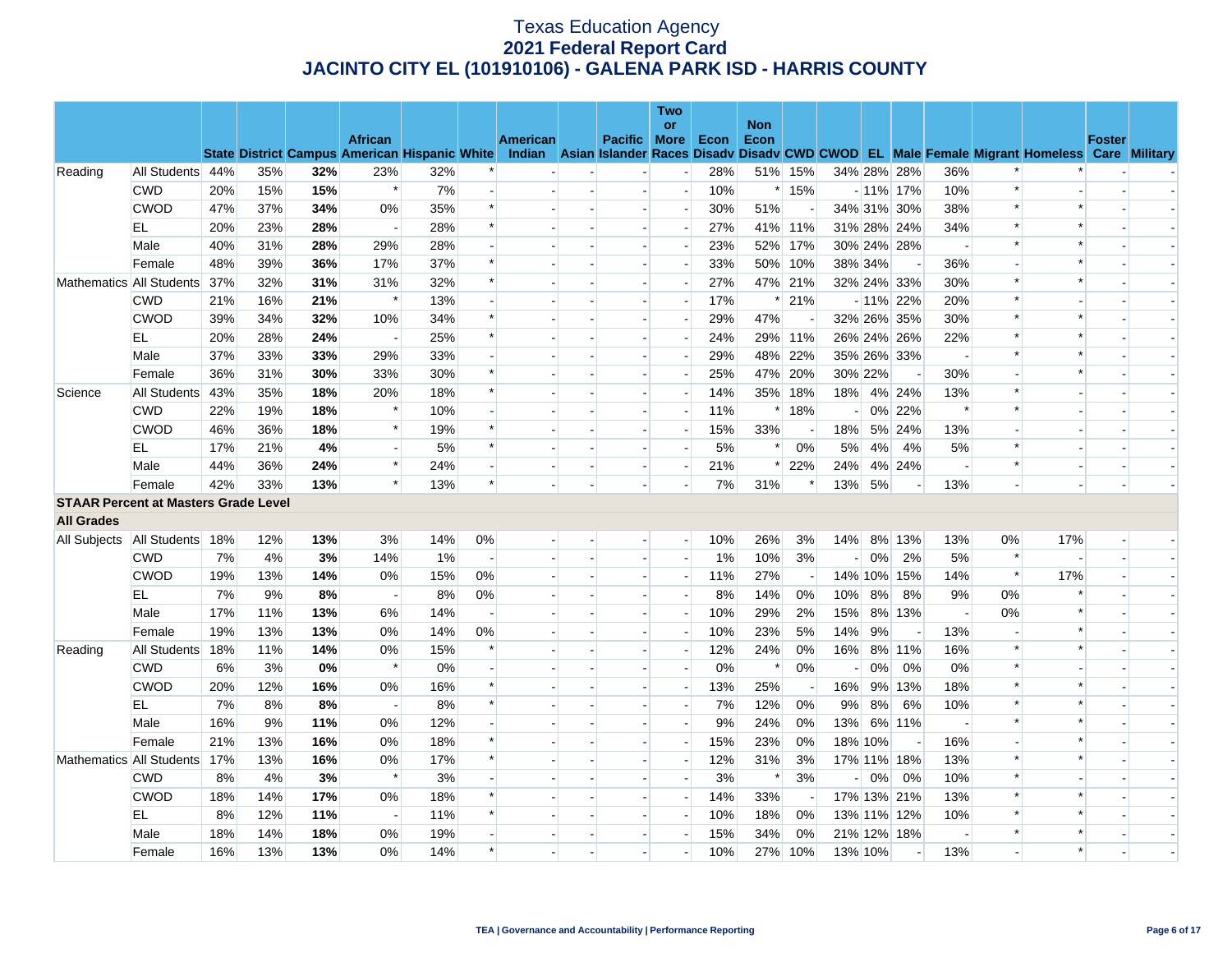|         |              |     |     |    | <b>African</b><br>State District Campus American Hispanic White |       | <b>American</b><br>Indian | Pacific More | <b>Two</b><br>or | Econ  | <b>Non</b><br>Econ |     |       |          |        |    | Asian Islander Races Disady Disady CWD CWOD EL Male Female Migrant Homeless Care Military | Foster |  |
|---------|--------------|-----|-----|----|-----------------------------------------------------------------|-------|---------------------------|--------------|------------------|-------|--------------------|-----|-------|----------|--------|----|-------------------------------------------------------------------------------------------|--------|--|
| Science | All Students | 19% | 12% | 3% | 20%                                                             | 2%    |                           |              |                  | $0\%$ | 18%                | 9%  |       | 2% 0%    | 2%     | 4% |                                                                                           |        |  |
|         | <b>CWD</b>   | 8%  | 3%  | 9% |                                                                 | 0%    |                           |              |                  | $0\%$ |                    | 9%  |       |          | 0% 11% |    |                                                                                           |        |  |
|         | <b>CWOD</b>  | 20% | 13% | 2% |                                                                 | 2%    |                           |              |                  | $0\%$ | 13%                |     |       | 2% 0%    | $0\%$  | 4% |                                                                                           |        |  |
|         | EL           | 4%  | 5%  | 0% |                                                                 | 0%    |                           |              |                  | $0\%$ |                    | 0%  | $0\%$ | $0\%$    | 0%     | 0% |                                                                                           |        |  |
|         | Male         | 20% | 12% | 2% |                                                                 | $0\%$ |                           |              |                  | $0\%$ |                    | 11% |       | $0\%$ 0% | 2%     |    |                                                                                           |        |  |
|         | Female       | 18% | 12% | 4% |                                                                 | 4%    |                           |              |                  | $0\%$ | 15%                |     | $4\%$ | 0%       |        | 4% |                                                                                           |        |  |

- Indicates there are no students in the group.

\* Indicates results are masked due to small numbers to protect student confidentiality.

### **Part (iii): Academic Growth and Graduation Rate**

#### **Part (iii)(I): Academic Growth**

This section provides information on students' academic growth for mathematics and reading/ELA for public elementary schools and secondary schools which don't have a graduation rate, for the 2020-21 school year. These results include all students tested, regardless of whether they were in the accountability subset. (CWD: children with disability; CWOD: children without disability; EL: English learner)

 *USDE waived reporting requirements in Section 1111(h)(1)(C)(iii)(I) (other academic indicator results for schools that are not high schools) for the 2020-21 school year.* 

#### **Part (iii)(II): Graduation Rate**

This section provides information on high school graduation rates for the class of 2020.

# **There is no data for this campus.**

### **Part (iv): English Language Proficiency**

This section provides information on the number and percentage of English learners achieving English language proficiency based on the 2021 Texas English Language Proficiency Assessment System (TELPAS) data. (EL: English learner)

| <b>Total</b> | <b>EL in Proficiency</b> | Rate of     |
|--------------|--------------------------|-------------|
| <b>Class</b> | of EL                    | Proficiency |
| 263          | 32                       |             |

- Indicates there are no students in the group.
- \* Indicates results are masked due to small numbers to protect student confidentiality.
- $\diamond$  Indicates data reporting does not meet for Minimum Size.